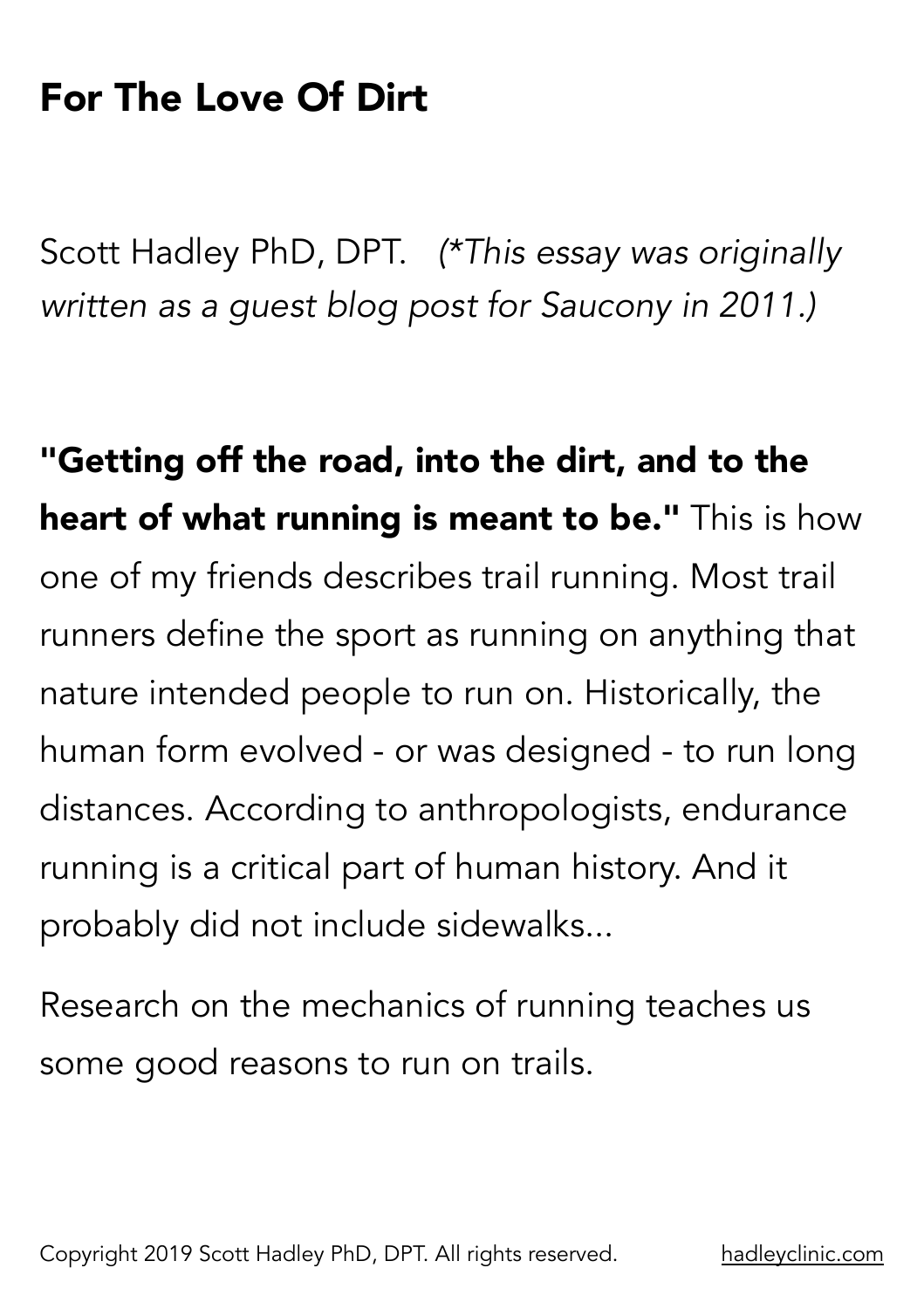## As a scientist, a physical therapist, and a trail runner, here are 5 **REASONS YOU SHOULD TRY TRAIL** RUNNING:

## 1. You can learn better running mechanics.

Research has shown that stride rate increases, stride length decreases, hip and knee flexion increase, and initial contact is made with the forefoot/midfoot when terrain becomes more challenging. If you have spent any time reading about the "new" concepts on running mechanics, it will be no surprise that shorter and quicker steps without a heel strike provides better shock absorption. Trail running helps you do that naturally. And if you can translate that to your other running activities, you'll be a better runner.

2. Uneven terrain is better for our neuromuscular **system.** Surface inconsistencies in trail running help the muscular system achieve better balance by varying input to the nervous system. Running is a reflexive activity that is largely influenced by muscle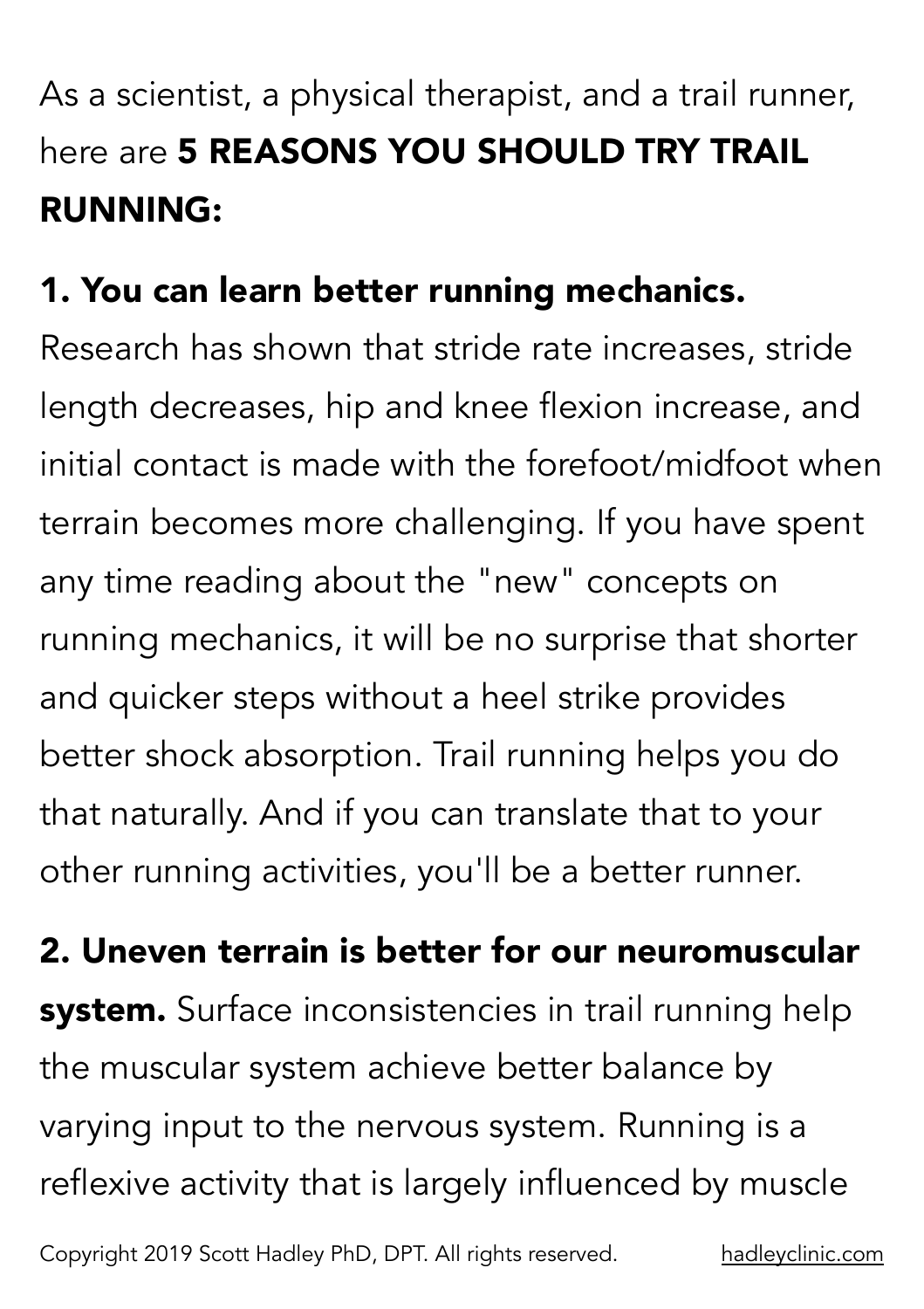feedback via stretch reflexes. Uneven surfaces provide a variety of feedback to the nervous system, allowing it to maintain optimal muscle balance. With trail running, the nervous system doesn't "get used" to the feedback signals, so muscle activation is more efficient and muscles do not fatigue as rapidly.

3. Hill training improves the shock absorption and **propulsion systems.** Trail running usually involves hills - unless you grew up in the Saginaw Valley like I did ... Research on hill training suggests that running up AND running down hills improves running performance more than running on level surfaces alone. In my clinical practice, I use up-hill running to train the muscles primarily responsible for propulsion - the muscles that push us forward to make us run faster. And I use down-hill running to train the muscles primarily involved in shock absorption. If you can dose in some hill repeats, you'll increase your performance and reduce your chances of injury.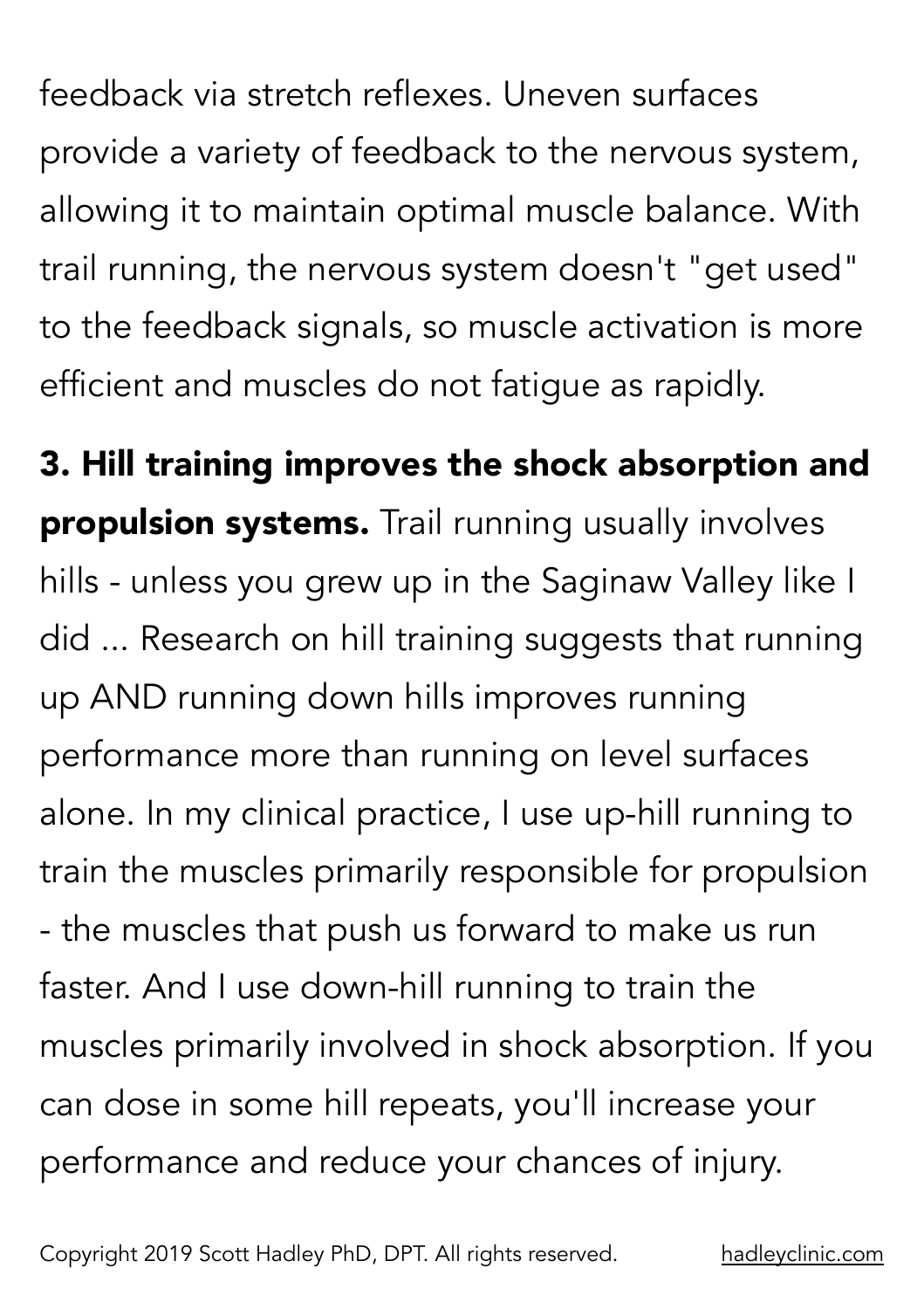## 4. Trail running is ideal for Fartlek workouts. What is Fartlek? It is a Swedish word that means "speed play." It was a training technique designed in the 1930s by Swedish national running coach, Gosta Homer. Tired of timing runners around a track, he decided to let them run wild on cross-country courses, speeding up and slowing down with their body's natural rhythms. The general idea is to run at a pace faster than you would in a race until you feel you have pushed enough. Then you slow down. It's a very mindful way to increase your speed and endurance, requiring you to constantly monitor your body's responses. One of my friends says she feels like Fartlek workouts allow her to be gracious to herself - when she is tired of running at 3/4 speed, she slows down to a gentle trot while she recovers. A combination of short sprints, middle distance intervals, slow recoveries, and lots of variety is what makes Fartlek fun and effective - especially on trails.